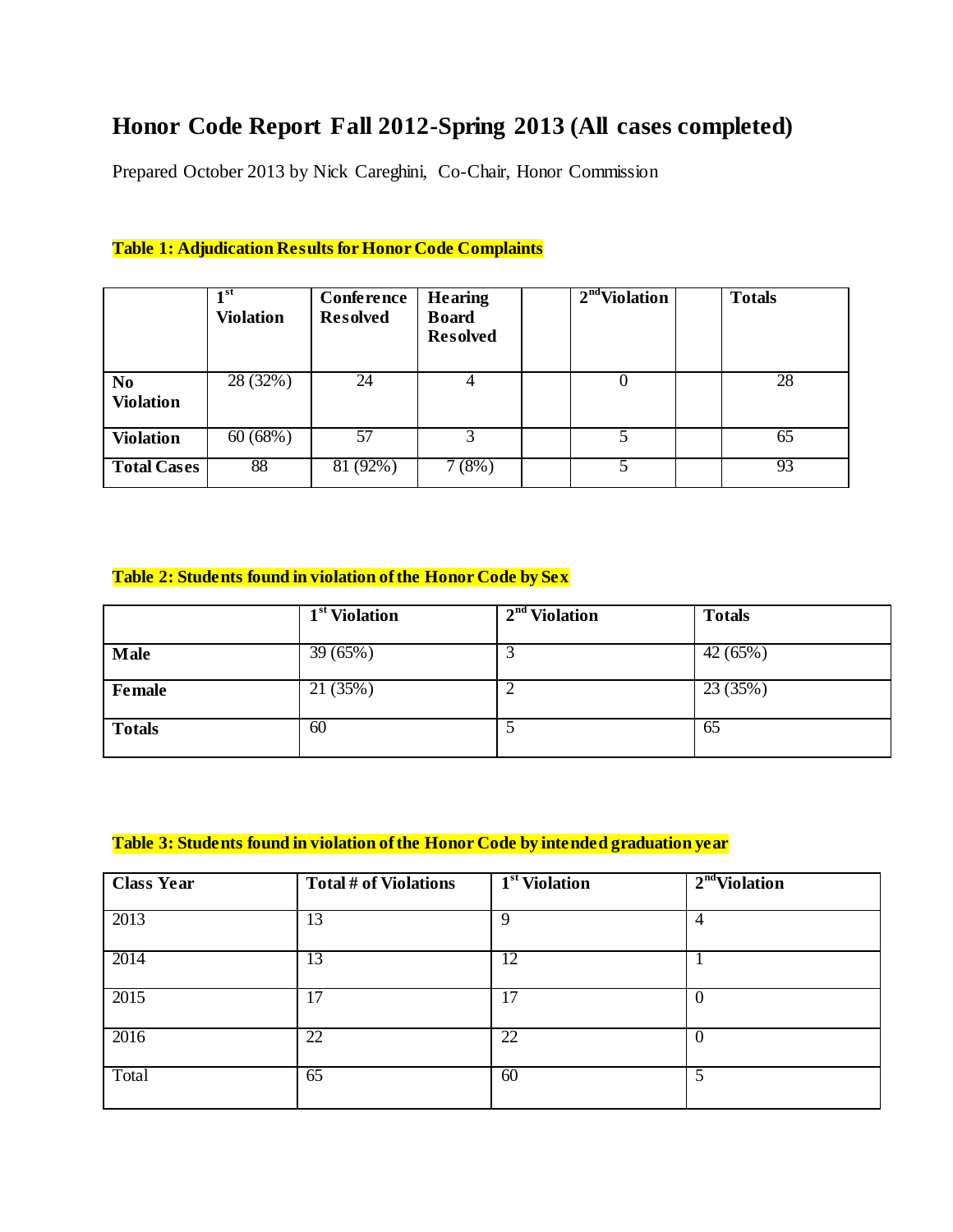### **Table 4: Violation Type** (Note: some cases involve more than one kind of violation)

| <b>Type of Violation</b>                | 1 <sup>st</sup> Violations | $2nd$ Violations |
|-----------------------------------------|----------------------------|------------------|
| Plagiarism                              | 29                         | $\overline{4}$   |
| <b>Cheating Tests</b>                   | 4                          |                  |
|                                         | (2 Collaboration)          |                  |
| <b>Cheating Assignments</b>             | 15<br>(13 Collaboration)   |                  |
| <b>Cheating Unauthorized Materials</b>  | 9                          |                  |
| Fabrication                             | $\overline{2}$             |                  |
| Forgery                                 | 6                          |                  |
| Lying                                   | $\overline{2}$             |                  |
| Submission of previously graded<br>work | $\overline{1}$             | л.               |

## **Table 5: Penalty Type** (Additional rehabilitative assignments may also have been required.)

| <b>Penalty Type</b>                                           | 1 <sup>st</sup> Violation | $2nd$ Violation |
|---------------------------------------------------------------|---------------------------|-----------------|
| Reduced grade on assignment/test                              | 5                         |                 |
| $0/F$ for assignment/test                                     | 33                        |                 |
| 10% reduction of course grade                                 | 1                         |                 |
| $\overline{0/F}$ for assignment/test + final<br>grade reduced | 10                        |                 |
| F for course                                                  | 7                         |                 |
| $F$ for course + 1 semester                                   |                           | $\overline{2}$  |
| suspension                                                    |                           |                 |
| " $0$ " for assignment +2 semesters                           |                           | 1               |
| suspension                                                    |                           |                 |
| $F$ for course + 2 semesters                                  |                           |                 |
| suspension                                                    |                           |                 |
| $F$ for course + expulsion                                    |                           |                 |
| Other-for violations not in courses                           | $\overline{4}$            |                 |
|                                                               |                           |                 |